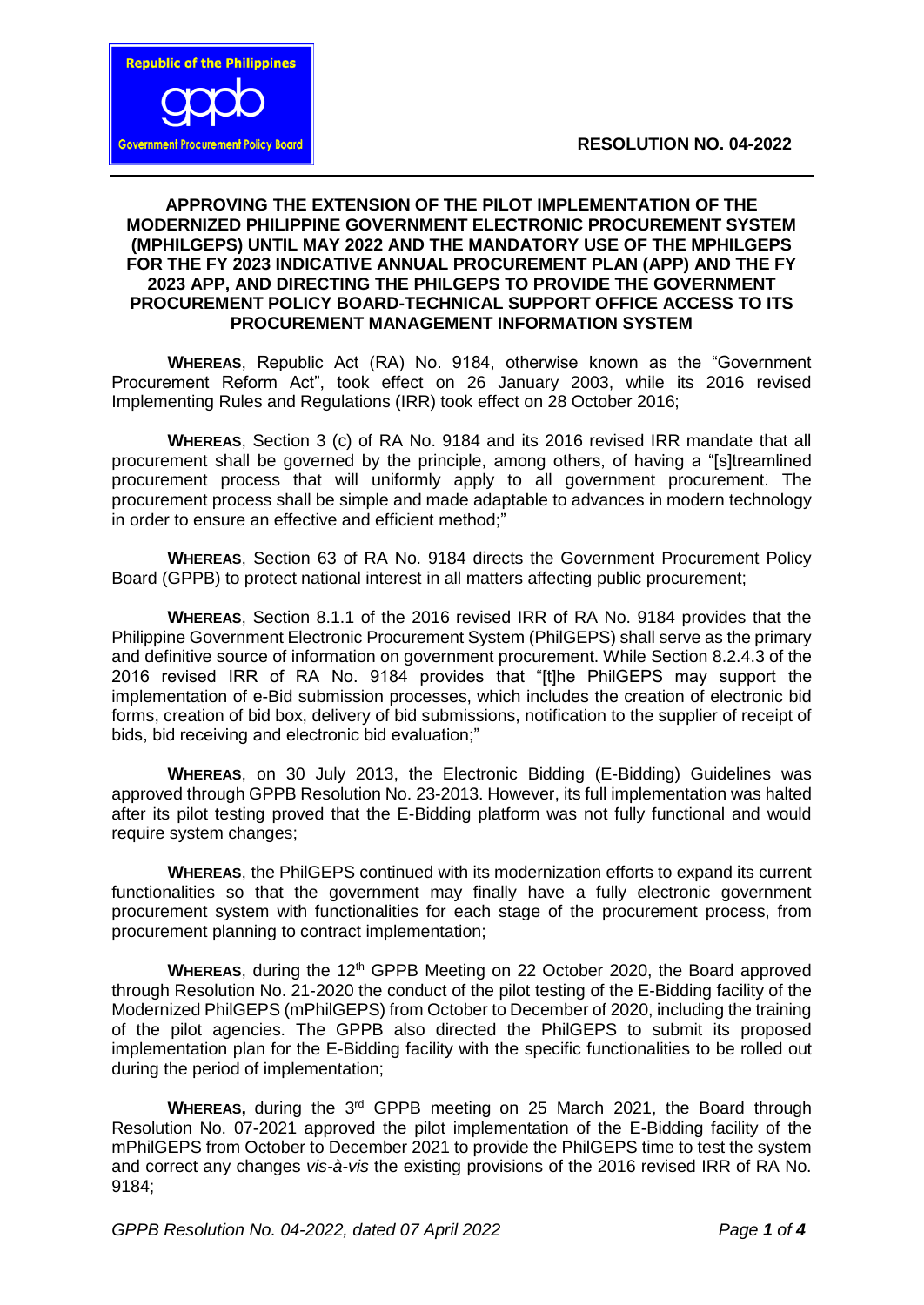**WHEREAS,** during the 2<sup>nd</sup> Joint GPPB and IATWG Meeting on 12 August 2021, the Board through Resolution No. 13-2021 approved the PhilGEPS' request for extension of the period for the review of the proposed E-Bidding Guidelines and required the PhilGEPS to submit the revised E-Bidding Guidelines on or before 31 August 2021;

**WHEREAS,** during the 10th GPPB Meeting on 02 December 2021, the Board approved the Revised E-Bidding Guidelines for the pilot implementation of the E-Bidding facility under the mPhilGEPS;

**WHEREAS,** during the same meeting, the Board directed the PhilGEPS to submit its report within two (2) weeks after the pilot implementation of the E-Bidding facility under the mPhilGEPS, with its proposed amendments to the E-Bidding Guidelines as well as its recommended transition plan for the full implementation of the E-Bidding facility under the mPhilGEPS to provide time for all the stakeholders to make the necessary adjustments and familiarize themselves with the said facility;

**WHEREAS,** on 07 February 2022, the PhilGEPS submitted its updated mPhilGEPS Implementation Plan for approval to the Board. Thereafter, on 3 March 2022, the PhilGEPS submitted its mPhilGEPS Roll-Out Plan, the updated mPhilGEPS Implementation Plan, the Pilot Implementation Report, and its response to the GPPB-TSO's request for clarification on the previously submitted plan;

**WHEREAS,** the GPPB-TSO and the PhilGEPS representatives met on 29 March 2022 to discuss the status of the pilot implementation of the E-Bidding facility under the mPhilGEPS and made further clarification on the submitted mPhilGEPS Implementation Plan. The PhilGEPS then revised its [mPhilGEPS Implementation Plan](https://drive.google.com/file/d/1EYmpCwL0OHbQJlzFf__DKhCqbJGKqX10/view?usp=sharing) to reflect the agreements made;

**WHEREAS,** during the 3rd GPPB Meeting on 07 April 2022, the PhilGEPS presented the updated mPhilGEPS Implementation Plan and the status of the pilot implementation. The PhilGEPS also apprised the Board of the issues it has encountered and the actions taken to address those issues;

**WHEREAS,** in the same meeting, the PhilGEPS requested the Board to: (1) extend the pilot implementation of the E-Bidding facility under the mPhilGEPS until May 2022 because of the issues and delays it has encountered; (2) include six (6) National Government Agencies (NGAs) and six (6) State Universities and Colleges (SUCs) as additional participants in the roll-out of the mPhilGEPS implementation; (3) mandate all Procuring Entities (PEs) to use the mPhilGEPS Annual Procurement Plan (APP) Uploader for the FY 2023 APP; and (4) approve the proposed timeline of the roll-out implementation of the mPhilGEPS;

**WHEREAS,** during the said meeting, the GPPB-TSO inquired if the proposed additional agencies have confirmed their participation, to which the PhilGEPS informed the Board that it has yet to inform the said agencies. In consideration of this, the GPPB-TSO suggested that the PhilGEPS first communicate with these agencies to ensure their acquiescence and commitment to take part in the roll-out implementation;

**WHEREAS,** to avoid confusion, the GPPB-TSO likewise recommended that the use of the APP Uploader include the posting of the FY 2023 Indicative APP, which may start in August 2022. Relatedly, to give ample time for the PEs to be familiar with the said facility, the GPPB-TSO further recommended that the orientation to the PEs on the use thereof be undertaken first before the required date of posting. The PhilGEPs agreed and noted as well the need for PEs to register in the mPhilGEPS for the user accounts of the uploader and approver of the APP submission;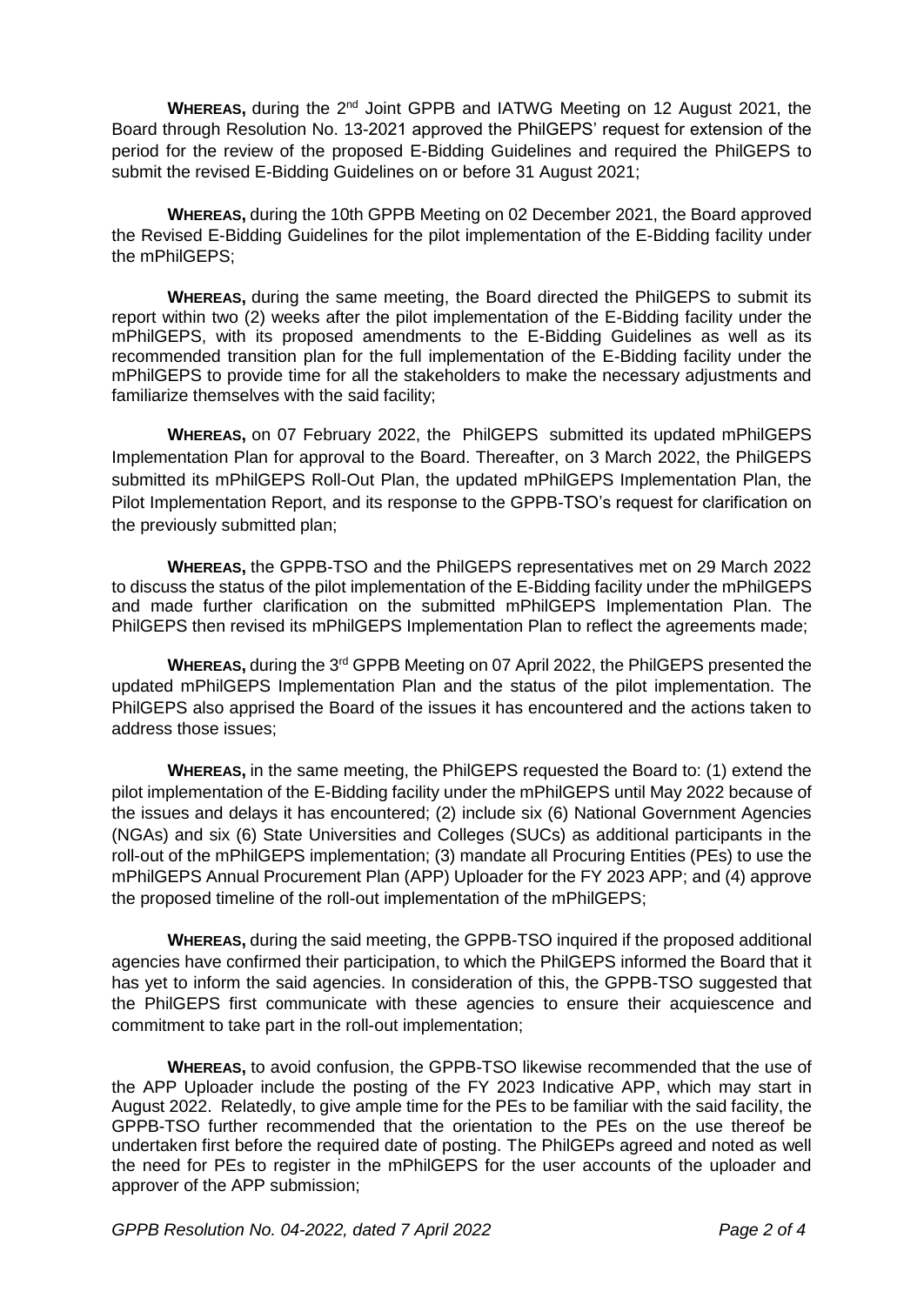**WHEREAS,** to give the PhilGEPS time to implement system enhancements after the pilot implementation and ensure the readiness of the PEs, the GPPB-TSO also recommended deferring the consideration of the proposed timeline of the roll-out implementation of the mPhilGEPS;

**WHEREAS,** in light of the planned enhancements to the Procurement Management Information System (PMIS), the GPPPB-TSO also requested that it be given access to the PMIS using the PhilGEPS 1.5 data to aid it preparing position papers, crafting policy recommendations, and conducting lectures, as well as in validating the proposed enhancements to the mPhilGEPS following its pilot implementation;

**WHEREAS,** based on the foregoing, the GPPB-TSO recommended to the Board the approval of the following:

- a. Extension of the pilot implementation of mPhilGEPS until May 2022;
- b. Mandatory use of the APP Uploader of the mPhilGEPS covering the posting of the FY 2023 Indicative APP, starting August 2022, and the FY 2023 APP. For this purpose, the registration of the PEs for the assignment of the user accounts of the uploader and approver of the APP submission shall be undertaken as early as possible while the orientation shall be done by May 2022; and
- c. Provision of access to the GPPB-TSO on the PMIS using the PhilGEPS 1.5 data which can be used in the review of the existing rules and crafting of policy recommendations to the Board and for the necessary validation of the enhancements to the mPhilGEPS.

**NOW, THEREFORE,** for and in consideration of the foregoing, **WE** the Members of the **GOVERNMENT PROCUREMENT POLICY BOARD**, by virtue of the powers vested on **US** by law, hereby **RESOLVE** to confirm, adopt and approve, as **WE** hereby confirm, adopt and approve the following:

- a. Extension of the pilot implementation of mPhilGEPS until May 2022;
- b. Mandatory use of the APP Uploader of the mPhilGEPS covering the posting of the FY 2023 Indicative APP, starting August 2022, and the FY 2023 APP. For this purpose, the registration of the PEs for the assignment of the user accounts of the uploader and approver of the APP submission shall be undertaken as early as possible while the orientation shall be done by May 2022; and
- c. Provision of access to the GPPB-TSO on the PMIS using the PhilGEPS 1.5 data which can be used in the review of the existing rules and crafting of policy recommendations to the Board and for the necessary validation of the enhancements to the mPhilGEPS.

This Resolution shall take effect immediately.

**APPROVED** this 07 day of April 2022 at Pasig City, Philippines.